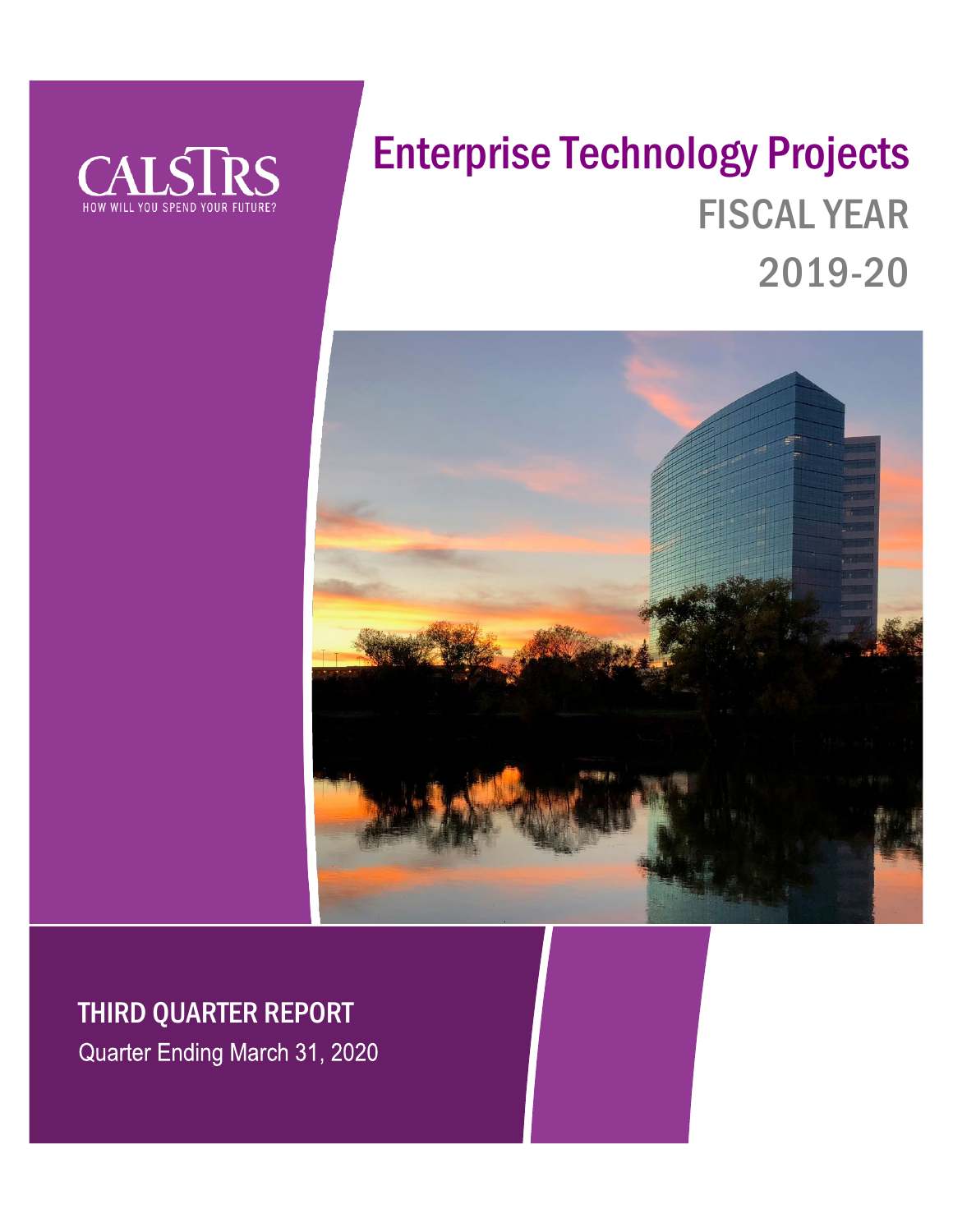# ENTERPRISE TECHNOLOGY PROJECTS FISCAL YEAR 2019–20 THIRD QUARTER REPORT

At the end of the third quarter for fiscal year 2019–20, CalSTRS had six enterprise projects: five major technology projects over \$1 million and one additional project under \$1 million.

The Project Support Office (PSO) monitors and reports monthly on the technology appropriations budget and enterprise projects' status to the Enterprise Program Investment Council (EPIC) and quarterly to the Teachers' Retirement Board.

# ENTERPRISE PROGRAM INVESTMENT COUNCIL MEMBERS

**Jack Ehnes** Chief Executive Officer

**Julie Underwood** Chief Financial Officer

**Grant Boyken** Public Affairs Executive Officer

**Bill Perez** Benefits and Services Executive Officer

**Cassandra Lichnock** Chief Operating Officer

**Lisa Blatnick** Chief of Administrative Services

> **Ashish Jain** Chief Technology Officer

**Debra Smith** Chief Operating Investment Officer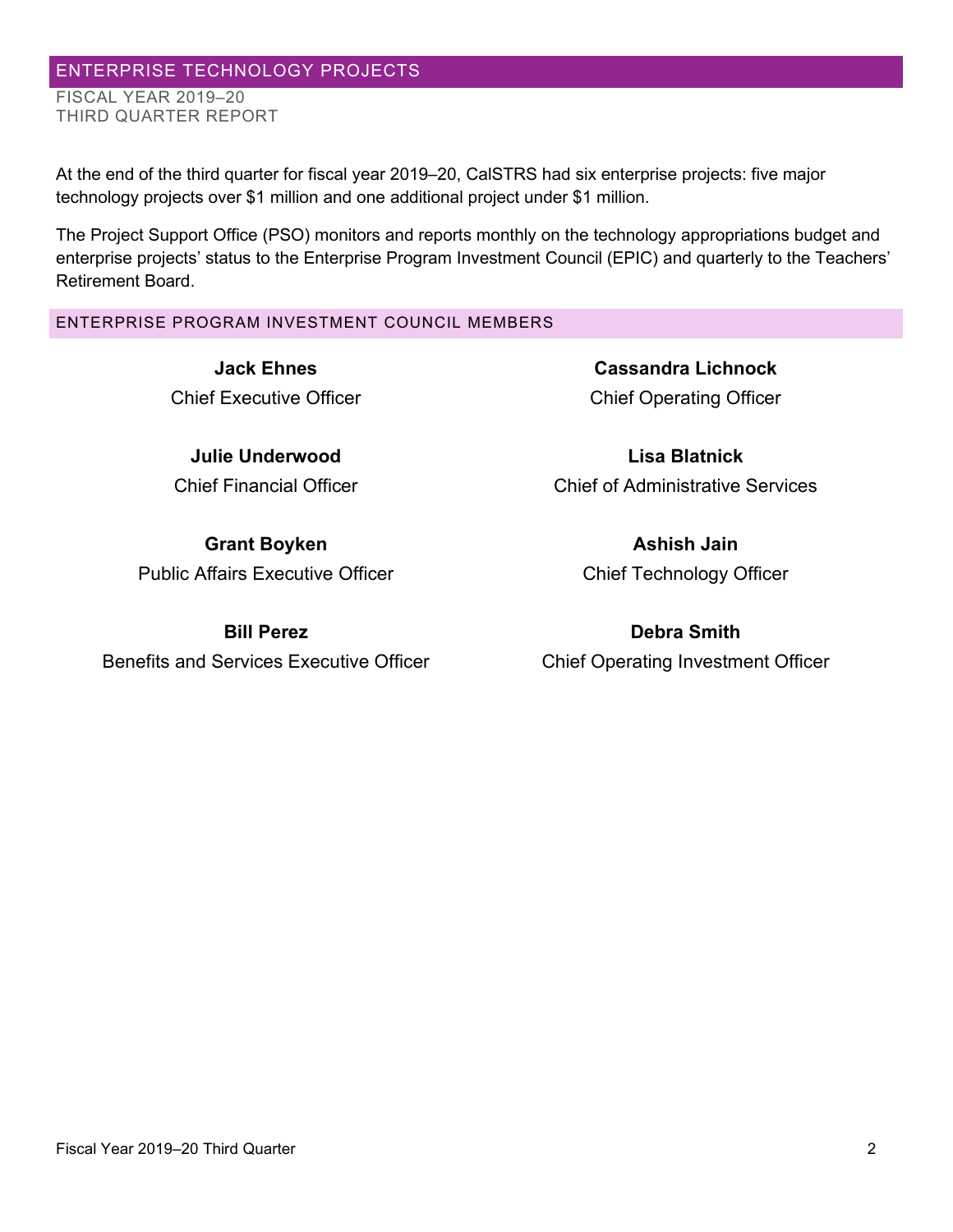| <b>Project Name</b>             | <b>Project Duration</b> | <b>Schedule</b><br>(Status) | Project Budget <sup>1</sup> | Budget Expended <sup>2</sup> | <b>Budget</b><br>(Status) |
|---------------------------------|-------------------------|-----------------------------|-----------------------------|------------------------------|---------------------------|
| Data Quality                    | Nov 2011 - Jul 2020     | Ø                           | \$25,981,894                | \$21,096,302                 | Ø                         |
| <b>EIM Software Tool</b>        | Jun 2018 - Jun 2020     | Δ                           | \$1,036,350                 | \$887,950                    | Ø                         |
| <b>Pension Solution</b>         | Jul 2014 - Jan 2023     | Ø                           | \$304,833,040               | \$182,238,485                | Ø                         |
| <b>SAP SuccessFactors</b>       | Dec 2018 - Jun 2020     | G                           | \$1,386,134                 | \$19,500                     | Ø                         |
| <b>Transformation Readiness</b> | Jul 2016 - Jun 2021     | G                           | \$16,795,033                | \$9,066,811                  | G                         |

The following table summarizes current major enterprise technology projects during the third quarter.

| Schedule & Budget Indicators @ On Track A Warning ● Critical v Complete X Cancelled ① Not Started |  |  |  |  |  |  |  |  |  |  |  |  |
|---------------------------------------------------------------------------------------------------|--|--|--|--|--|--|--|--|--|--|--|--|
|---------------------------------------------------------------------------------------------------|--|--|--|--|--|--|--|--|--|--|--|--|

<span id="page-2-0"></span><sup>1</sup> Project Budget – Amount represents the sum of the projects' prior years' actual expended, remaining encumbrances, and current and future years budgeted amounts.

<span id="page-2-1"></span><sup>2</sup> Budget Expended – Amount represents the total expended.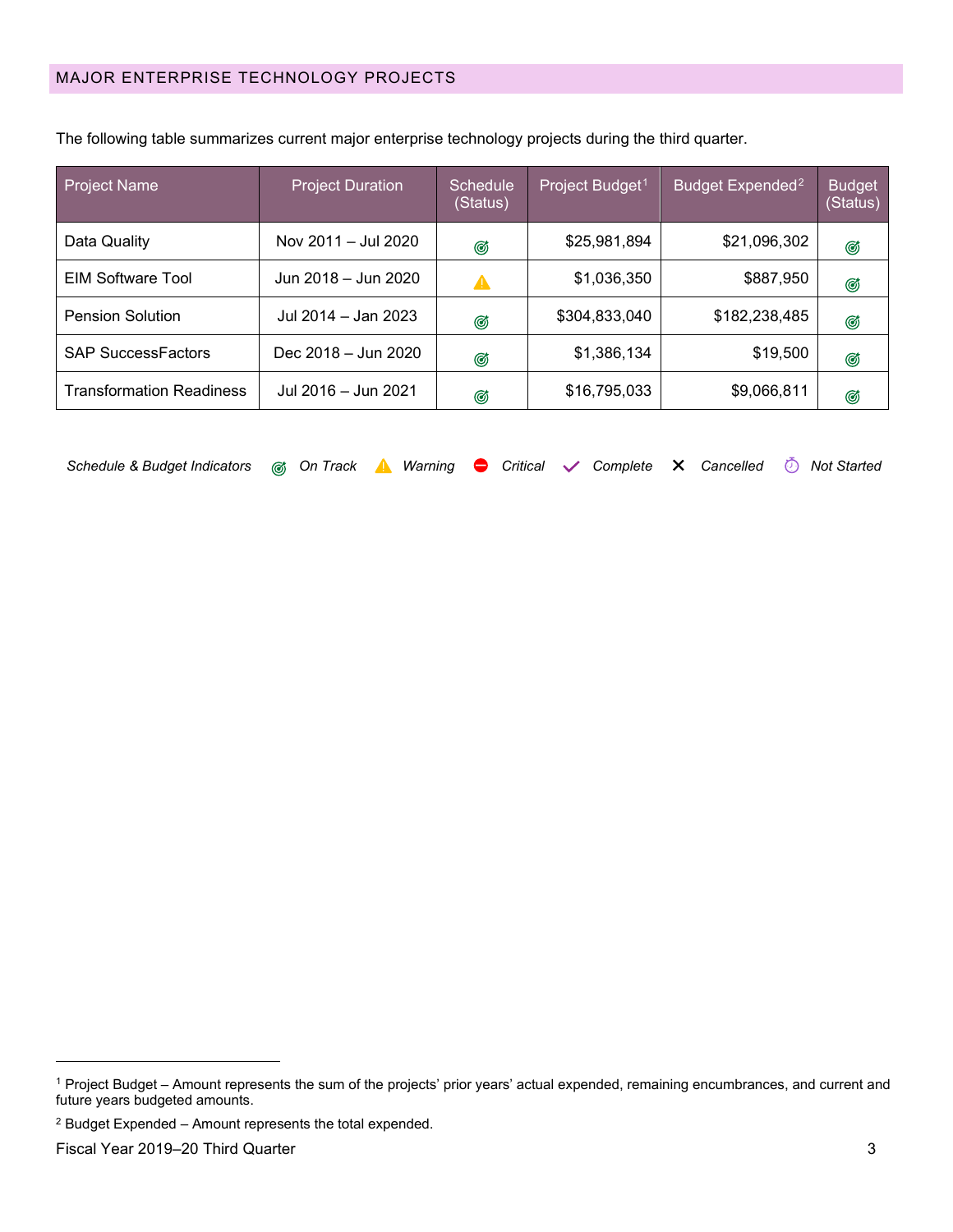# DATA QUALITY

The Data Quality project is in the second phase of data cleansing to include data clean-up and preparation for conversion to the new pension administration system.

### PROJECT BUDGET



#### ACCOMPLISHMENTS – PERIOD ENDING MARCH 31, 2020

- Completed or closed 7 Functional Rollout 2 basic issues.
- Completed or closed 7 conversion fallout issues.

#### PLANNED MAJOR ACTIVITIES & MILESTONES BY JUNE 30, 2020

• Complete Termination Out of Balance<sup>[3](#page-3-0)</sup> – Phase I and 2 of Additional Annuity Credit/ Additional Earnings Credit Population.

# PROJECT SCHEDULE STATUS TIMELINE



# FISCAL YEAR 2019-20 MAJOR MILESTONES<sup>[4](#page-3-1)</sup>



<span id="page-3-0"></span><sup>3</sup> Termination Out of Balance – Correction of erroneous contribution and interest amounts on accounts that were not closed out correctly after benefit inception or for which there should not be contributions and interest remaining. The entire population is divided into ten subpopulations, which are defined by specific account conditions that cause the data issue and drive the data fix solution.

<span id="page-3-1"></span><sup>4</sup> As approved by Pension Solution Steering Committee.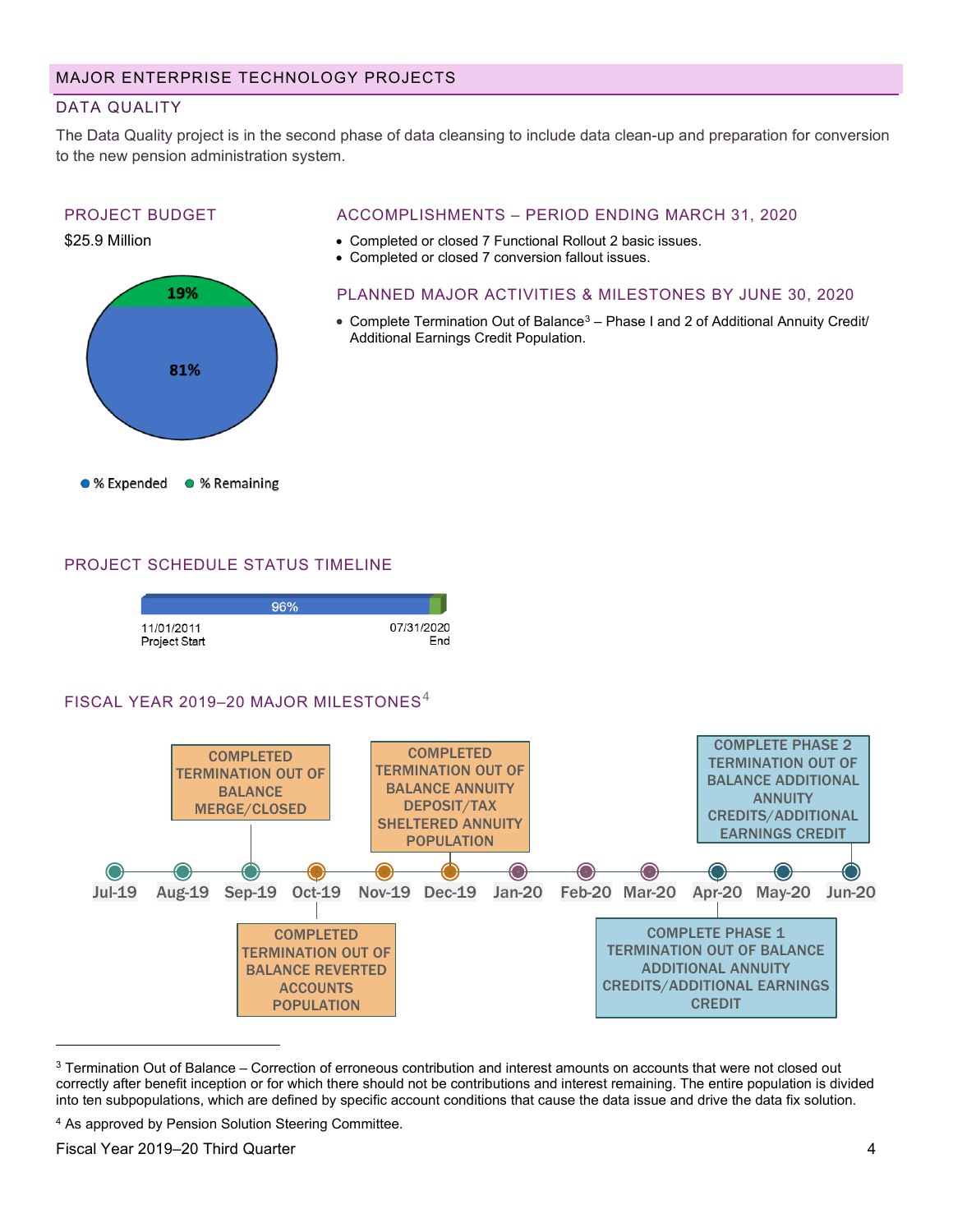# EIM SOFTWARE TOOL

Procurement and implementation of a tool that will support effective information management and governance throughout the enterprise's repositories. It will manage and enforce internal controls for unstructured data such as electronic documents and emails related to members and internal enterprise operations.

#### PROJECT BUDGET





#### ACCOMPLISHMENTS – PERIOD ENDING MARCH 31, 2020

- Complete solution build in development environment.
- Complete System Integration Testing.
- Complete System Administrator Training.
- Complete provisioning of the production environment.

PLANNED MAJOR ACTIVITIES & MILESTONES BY JUNE 30, 2020

COMPLETE SOLUTION **TESTING** 

- Complete User Acceptance Testing.
- Complete Knowledge Transfer Sessions.
- Complete system implementation and go live with new EIM system.

# PROJECT SCHEDULE STATUS TIMELINE[5](#page-4-0)



<span id="page-4-0"></span><sup>5</sup> A change request seeking to extend the project schedule was approved in November 2019.

**COMPLETE** PRODUCT IMPLEMENTATION

<span id="page-4-1"></span> $6$  All integration issues identified have been resolved, but they did result in a schedule delay. The EIM system is now projected to go live mid-June with a 6-week warranty period that puts the project ending in July 2020.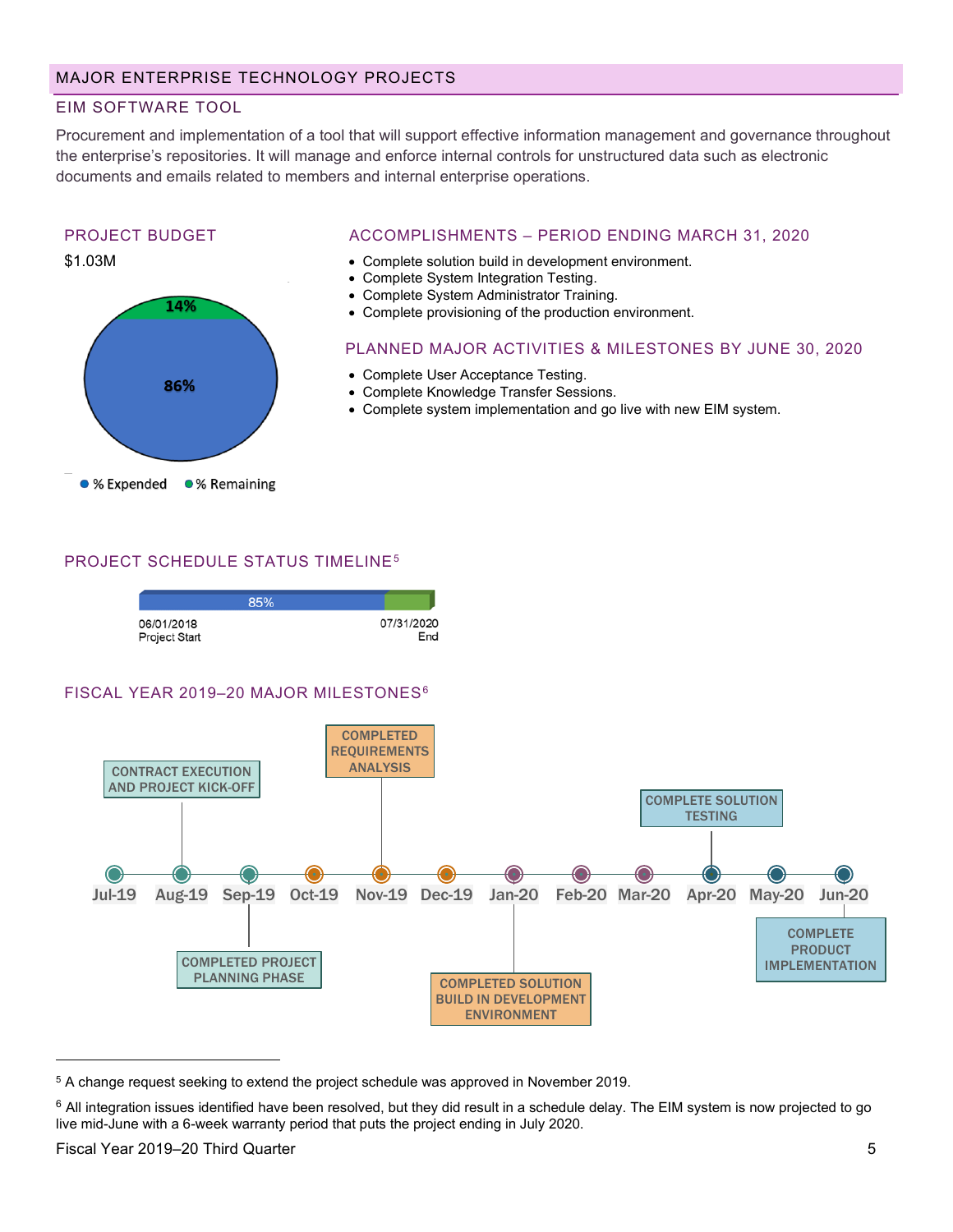# PENSION SOLUTION

The Pension Solution project will replace CalSTRS legacy pension administration system to increase the organization's ability to respond to business and customer needs; enhance services to members, beneficiaries, staff and employers; gain long-term operational efficiencies; and improve internal controls.

#### PROJECT BUDGET





#### ACCOMPLISHMENTS – PERIOD ENDING MARCH 31, 2020

- Transitioned to 100% remote work for Pension Solution project staff due to COVID-19 response.
- Completed pilot initiative with three Employer Reporting Partners: Placer, Orange, and Los Angeles County Offices of Education.
- Added 18 new computer-based training modules to the Employer's Learning Management System.
- Completed on-site readiness visits with 61% of our Employer Reporting Partners with custom payroll systems and onboarded them into the Employer Readiness Environment.
- Received approval of the New File Format regulations from the Office of Administrative Law and Secretary of State.

#### PLANNED MAJOR ACTIVITIES & MILESTONES BY JUNE 30, 2020

- Conduct outreach to schedule and execute virtual readiness visits with vendor supported Employer Reporting Partners.
- Complete readiness visits with 75% of our Employer Reporting Partners with custom payroll systems and onboard them into the Employer Readiness Environment.
- Complete readiness visits with 25% of all Employer Reporting Partners and onboard them into the Employer Readiness Environment.
- Complete Functional Rollout 3 design activities.
- Complete System Testing (Part-B) and initial conversion code and migration for Functional Rollout 2.

# PROJECT SCHEDULE STATUS TIMELINE[7](#page-5-0)



# FISCAL YEAR 2019–20 MAJOR MILESTONES



<span id="page-5-0"></span><sup>7</sup> Pension Solution Status Timeline represents the project period beginning with the Procurement phase in Fiscal Year 2014-15 and the Implementation phase starting in July 2015 through January 2023 (the July 2018 board-approved change request).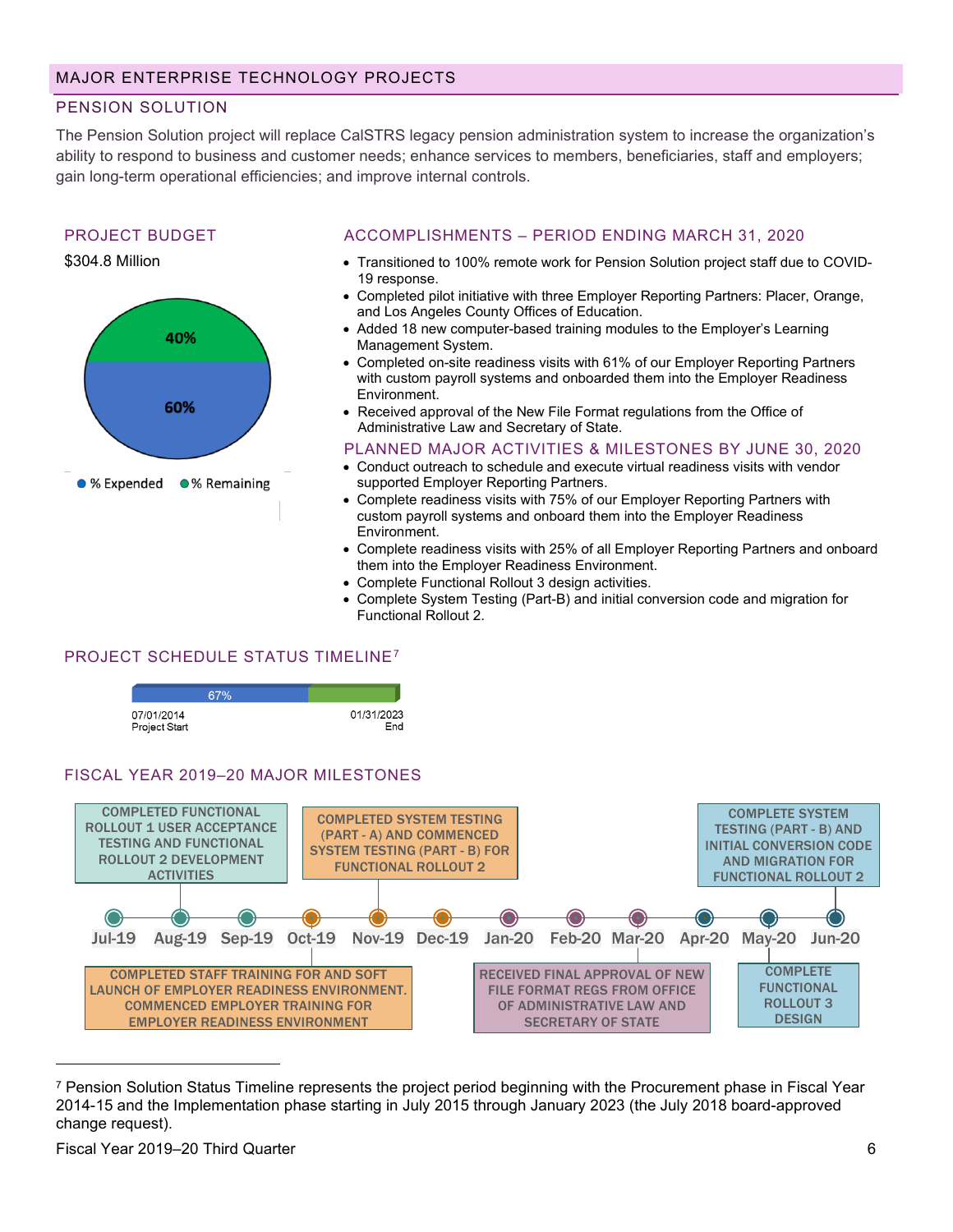# SAP SUCCESSFACTORS

The SAP SuccessFactors project will improve efficiencies by automating Human Resource (HR) processes, delivering real-time data and a self-service platform for all CalSTRS staff. The solution includes a core HR platform and tools for time management, learning and development, performance and goals, succession planning, onboarding, workforce planning and analytics. This is a multi-year project that will be implemented in phases. Employee Central is the first module and includes a core HR platform and time management.

#### PROJECT BUDGET



#### ACCOMPLISHMENTS – PERIOD ENDING MARCH 31, 2020

- Conducted final vendor interviews for implementation services.
- Entered Best & Final Offer (BAFO) process.
- Identified data requirements for State Controller's Office (SCO) interface.

#### PLANNED MAJOR ACTIVITIES & MILESTONES BY JUNE 30, 2020

- Present Change Request to extend project schedule, add resources, and adjust the scope of Phase 1 and 2 implementations.
- Complete BAFO process and enter into contract for implementation services.
- Onboard vendor and begin Phase 1 implementation activities.
- Onboard additional contract resources for Technology Services.
- Conduct internal change management activities to promote project awareness.
- Procure additional software licenses for Learning Management System.

# PROJECT SCHEDULE STATUS TIMELINE



# FISCAL YEAR 2019–20 MAJOR MILESTONES

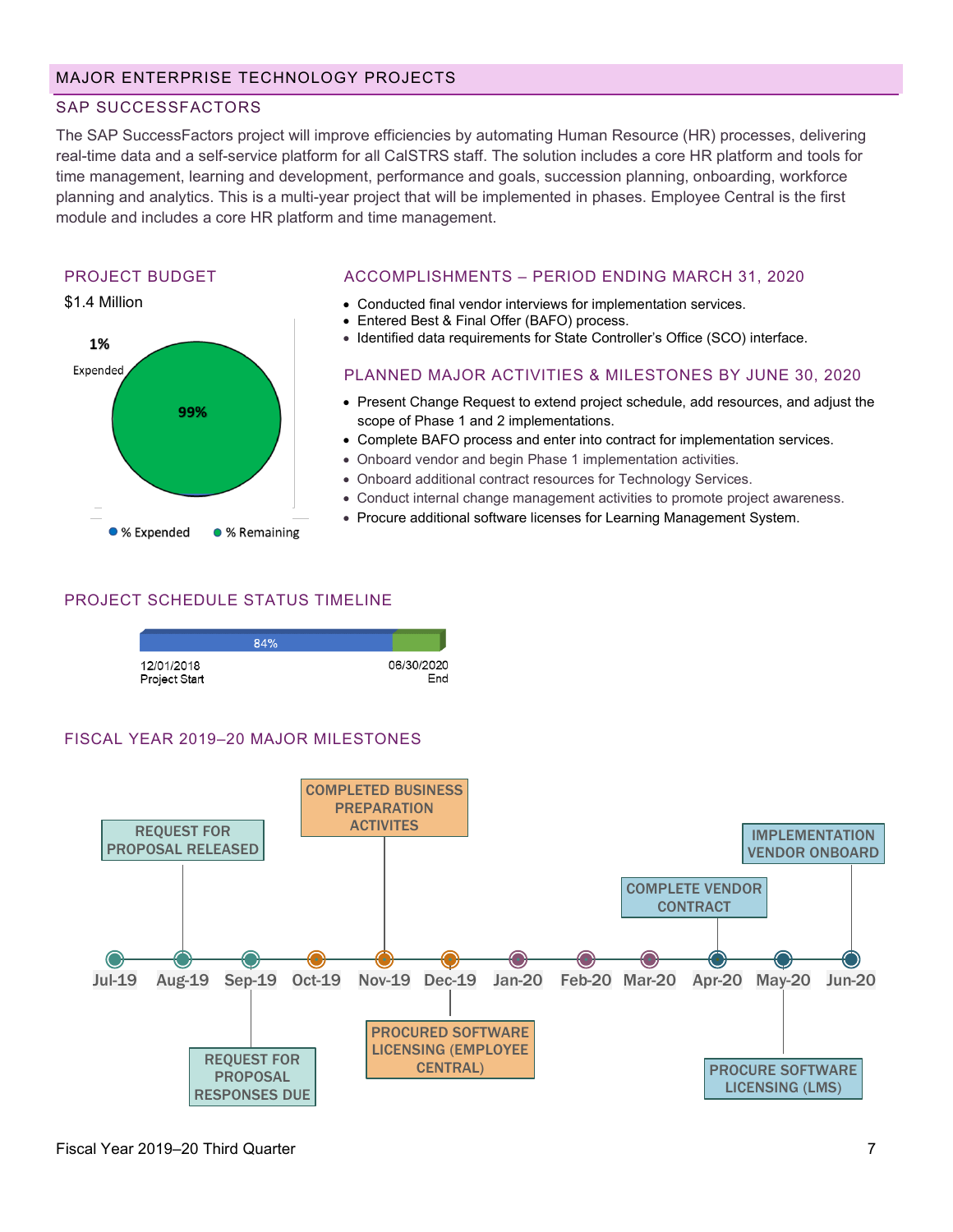# TRANSFORMATION READINESS

The Transformation Readiness project supports business areas and prepares staff for impacts, changes and benefits from large enterprise modernization efforts.

#### PROJECT BUDGET



#### ACCOMPLISHMENTS – PERIOD ENDING MARCH 31, 2020

- Identified decisions where cross-functional standards need to be developed and created a resolution process.
- Delivered "Resistance Management, Manager and Sponsor Change Management" training to the Retirement Readiness division leadership team.
- Finalized and published 18 computer-based training modules for employers.
- Approved Deliverable 8.1 Functional Rollout 2 Training Plan in collaboration with Team CGI.
- Socialized the Functional Rollout 2 training curricula with training leadership and staff.
- PLANNED MAJOR ACTIVITIES & MILESTONES BY JUNE 30, 2020 • Develop a schedule to address decisions where cross-functional standards need to be

developed.

- Complete finalization of Functional Rollout 2 to-be (future state) process documentation to support change and testing preparation.
- Complete "A Leader's Role in Change" computer-based training module.
- Deliver Change Management training to key business areas and Project Leadership.
- Approve Deliverable 8.2 Functional Rollout 2 Train-the-Trainer Model in collaboration with Team CGI.
- Develop and finalize nine course design outlines for the Functional Rollout 2 training effort.
- Deliver User Acceptance Testing training for the Functional Rollout 2 and Maintenance Release #1 participants.

#### PROJECT SCHEDULE STATUS TIMELINE

|                             | 75% |                   |
|-----------------------------|-----|-------------------|
| 07/01/2016<br>Project Start |     | 06/30/2021<br>Fnd |

#### FISCAL YEAR 2019–20 MAJOR MILESTONES